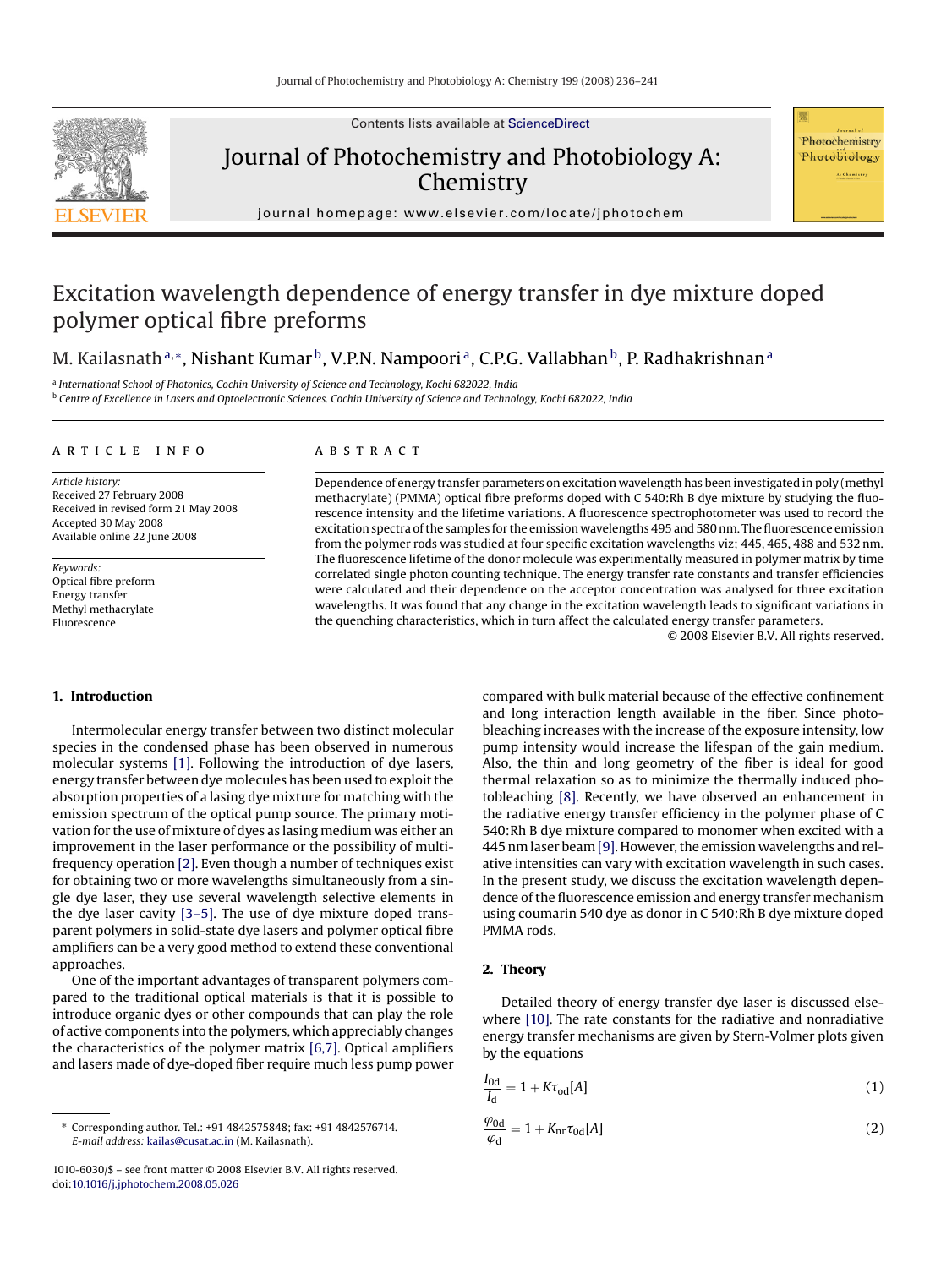where  $I_{0d}$  and  $I_d$  are the fluorescence intensities of the donor in the absence and presence of acceptor respectively while,  $\varphi_{0d}$  and  $\varphi_{d}$ are corresponding quantum yields.  $\tau_{0{\rm d}}$  is the fluorescence lifetime of the donor without acceptor and [*A*] is the acceptor concentration. *K* and *K*nr are total and non-radiative transfer rate constants respectively. According to the Forster Dexter theory, the critical radius for resonant energy transfer between the donor and acceptor molecules are given by the expression [\[11\]:](#page-5-0)

$$
R_0 = [8.8 \times 10^{23} \kappa^2 n^{-4} \phi_{0d} J(\lambda)]^{1/6} (\mathbf{\AA})
$$
 (3)

where  $\kappa^2$  is the dipole orientation factor, *n* is the refractive index of the medium,  $\phi_{0d}$  is the fluorescence quantum yield of the donor in the absence of acceptor and  $J(\lambda)$  is the spectral overlap integral given by

$$
J(\lambda) = \int \varepsilon_A(\lambda) F_D(\lambda) \lambda^4 \ d\lambda \, (cm^3 \, M^{-1}) \tag{4}
$$

where  $\varepsilon_A(\lambda)$  is the extinction coefficient of acceptor and  $F_D(\lambda)$  is the fluorescence emission intensity of the donor as a function of the total integrated intensity. Evidently, any variation in the values of  $\varepsilon_A(\lambda)$  and  $F_D(\lambda)$  will result in a corresponding change in the energy transfer parameters. However, the fluorescence emission spectrum is independent of excitation wavelength as long as the excitation wavelength is well within the absorption spectrum of the molecule. Hence  $J(\lambda)$  will not have significant dependence on the donor excitation wavelength.

Experimentally, the critical transfer radius  $(R_0)$ , for which energy transfer from the excited donor (*D*\*) to the acceptor [*A*] and emission from *D*\* are equally probable, is given by [\[12\]](#page-5-0)

$$
R_0 = \frac{7.35}{([A]_{1/2})^{1/3}}
$$
\n(5)

where  $[A]_{1/2}$  is the half quenching concentration which can be obtained under the condition:

$$
\frac{I_{\text{0d}}}{I_{\text{d}}} = 2
$$

Total transfer efficiency  $\eta$  is written as the sum of two parts:

$$
\eta = \eta_{\rm r} + \eta_{\rm nr} \tag{6}
$$

As is well known, in the presence of acceptor, the fluorescence intensity of the donor is reduced from  $I_{0d}$  to  $I_d$  by energy transfer to acceptor. A more practical expression for  $\eta$  of an energy transfer dye laser (ETDL) system can be given by [\[13,14\]:](#page-5-0)

$$
\eta = 1 - \frac{I_d}{I_{0d}}\tag{7}
$$

The nonradiative transfer efficiency  $\eta_{\rm nr}$  is defined as [\[15\]:](#page-5-0)

$$
\eta_{\rm nr} = \pi^{1/2} X \exp(X^2)(1 - \text{erf}X) \tag{8}
$$

where *X* is the molar concentration expressed relative to the critical molar concentration of the acceptor.

## **3. Experimental**

A series of dye mixture doped polymer rods were fabricated by the standard procedure for making the polymer optical fiber preforms without cladding [\[16\]. T](#page-5-0)he donor concentration was kept constant at 10−<sup>5</sup> m/l whereas the acceptor concentration was varied from  $4 \times 10^{-5}$  to  $7 \times 10^{-4}$  m/l. The fluorescence emission from the rods was measured using a Varian Cary-Eclipse fluorescence spectrophotometer with excitation wavelengths 445, 465, 488 and 532 nm. Here, 445 nm is the longest excitation wavelength, which was found to be suitable for avoiding any direct excitation of



**Fig. 1.** A photograph of the fabricated performs.

the acceptor molecules. The wavelength 488 nm coincides with the prominent argon ion laser emission but not well within the absorption spectrum of the donor while 532 nm matches with the frequency doubled Nd:YAG laser wavelength, which is at the absorption maximum of the acceptor molecule. Finally, 465 nm is an intermediate wavelength, which ensures a multiwavelength emission from the fabricated rods. The excitation spectra of the samples were also recorded in the fluorescence spectrophotometer for the peak emission wavelengths of 495 and 580 nm of the donor and acceptor, respectively. Optical absorption spectra of the samples were recorded on a Jasco V-570 spectrophotometer. The fluorescence lifetimes of the donor in pure form and in the presence of acceptor in PMMA matrix were measured using time-correlated single photon counting technique employing a micro channel plate photomultiplier tube (Hamamatsu R 3809 U-50) and a multichannel analyser. The measurement is made using an IBH-5000 Single Photon Counting Spectrometer. A nano-LED (Spectra Physics) emitting at 455 nm with a resolution of 200 ps was used as the excitation source. The fluorescence decay curves were analysed using an iterative fitting program provided by IBH and no further deconvolution was made.

## **4. Results and discussion**

Fig. 1 shows the photograph of the fabricated polymer optical fiber preforms doped with dye mixture with varying acceptor concentrations. Individual absorption spectra of Rh B (10−<sup>4</sup> mol/l) and C 540 (10−<sup>5</sup> mol/l) in PMMA are presented in [Fig. 2](#page-2-0) along with the emission spectrum of C 540 with a 445 nm excitation. Since a considerable area under the emission line shapes of C 540 at 445 nm excitation overlaps with the absorption line shapes of Rh B, energy transfer from C 540 to Rh B is clearly possible, the extend of this being depended on the overlapping area. [Fig. 3](#page-2-0) depicts the net absorption spectra of the samples, which clearly shows that there are significant modifications in the absorption pattern with acceptor concentration. We attribute these changes in the absorption spectra as due to the process of energy transfer as well as due to the presence of aggregations like dimers and trimers in the samples.

The excitation spectrum of the rods at 495 nm, is depicted in [Fig. 4. I](#page-2-0)t is clear that there is a significant shift in the peak wavelength of excitation for emission at this wavelength with acceptor concentration. From the pure donor, efficient fluorescence can be expected at an excitation wavelength of about 475 nm. This value continuously reduces to 453 nm with an acceptor concentration of  $6 \times 10^{-4}$  m/l. With increasing acceptor concentration the long wavelength tail of the donor emission increasingly gets absorbed by the acceptor.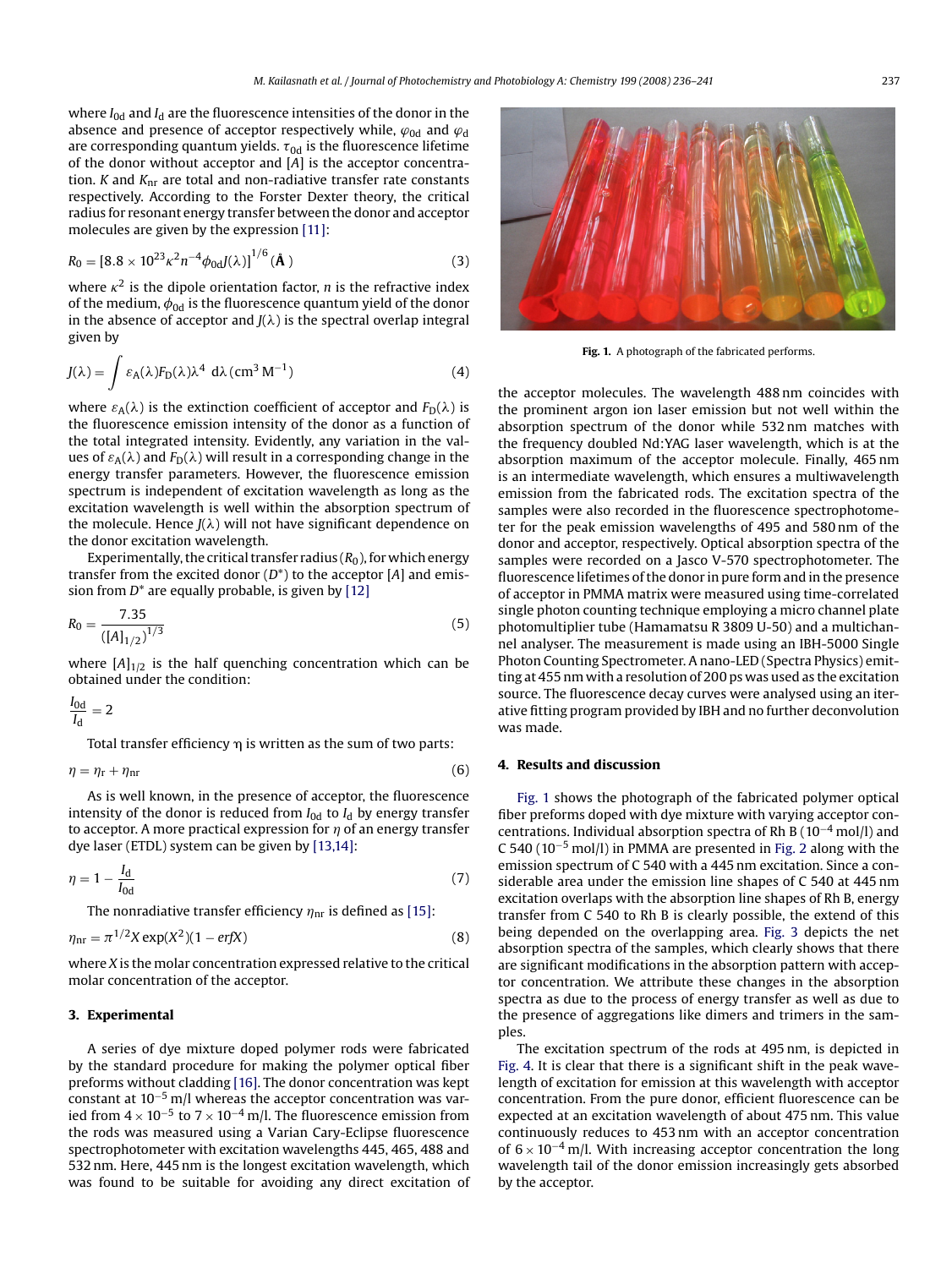<span id="page-2-0"></span>

**Fig. 2.** Overlapping of absorption and emission spectra in PMMA matrix. (A) absorption spectrum of C 540, (B) emission spectrum of C 540 for 445 nm excitation and (C) absorption spectrum of Rh B.

Also there is no efficient wavelength of excitation for emission at 490 nm from the pure acceptor. [Fig. 5a](#page-3-0) and b shows the excitation spectra of the samples at the emission maximum of the acceptor, i.e. 580 nm. A new peak appears in the excitation spectra in the 570–580 nm region. As shown in [Figs. 6–8,](#page-3-0) the fluorescence spectrum of dye mixture exhibit double peak in the intermediate acceptor concentrations corresponding to characteristic donor and acceptor emission. The peak emission from the acceptor shift to higher wavelengths with increasing acceptor concentration [*A*] and it appears around 605 nm at highest [*A*]. In the excitation spectrum, at highest acceptor concentration as well as with pure donor, the sharp peak at 580 nm results from the scattering of the excitation radiation. At intermediate concentrations, there is fluorescence emission around 570–580 nm and the given peak is due to the resonant fluorescence under 580 nm excitation. At highest acceptor concentration, the peak is shifted to higher wavelength and the



**Fig. 3.** Net absorption spectra of dye mixture doped PMMA rods along with pure donor emission. (1) Donor only  $(5 \times 10^{-5} \text{ m/l})$ , (2)  $[A]=4 \times 10^{-5}$ , (3)  $[A]=7 \times 10^{-5}$ , (4) [*A*] = 10−4, (5) [*A*]=2 <sup>×</sup> <sup>10</sup>−4, (6) [*A*]=4 <sup>×</sup> <sup>10</sup>−4, (7) [*A*]=5 <sup>×</sup> <sup>10</sup>−4, (8) [*A*]=6 <sup>×</sup> <sup>10</sup>−4, (9) [*A*]=7 <sup>×</sup> <sup>10</sup>−4, (10) acceptor only (10−<sup>4</sup> m/l), (11) donor emission.



**Fig. 4.** Excitation spectra of dye mixture doped PMMA for 495 nm emission. (1) Donor only  $(5 \times 10^{-5} \text{ m/l})$ , (2)  $[A] = 4 \times 10^{-5} \text{ m/l}$ , (3)  $[A] = 7 \times 10^{-5} \text{ m/l}$ , (4) [*A*] = 10−<sup>4</sup> m/l, (5) [*A*]=2 <sup>×</sup> <sup>10</sup>−<sup>4</sup> m/l, (6) [*A*]=4 <sup>×</sup> <sup>10</sup>−<sup>4</sup> m/l, (7) [*A*]=5 <sup>×</sup> <sup>10</sup>−<sup>4</sup> m/l, (8) [*A*]=6 <sup>×</sup> <sup>10</sup>−<sup>4</sup> m/l, (9) [*A*]=7 <sup>×</sup> <sup>10</sup>−<sup>4</sup> m/l and (10) acceptor only (10−<sup>4</sup> m/l).

emission from this sample is no more around 580 nm. Evidently, the emission wavelength from this sample is beyond 600 nm as seen in the fluorescence spectra.

[Fig. 6](#page-3-0) indicates the available wavelengths that can be produced from the fabricated polymer rods with varying relative intensities for an excitation wavelength of 445 nm. In the present study we have noticed that both relative intensities and peak emission wavelengths are different at various excitation wavelengths. [Figs. 7–9](#page-3-0) represent the emission spectra for 465, 488 and 532 nm excitations respectively.

For the excitations at 445 and 465 nm, donor fluorescence shows a continuous blue shift of about 20 nm in the range of acceptor concentrations used in the present study. Meanwhile, the acceptor shows a continuous red shift of about 15 nm up to  $[A] = 5 \times 10^{-4}$  m/l which is then blue shifted by about 5 nm. Beyond this [*A*] value, the acceptor emission was red shifted.

In the absence of donor, the acceptor showed a continuous red shift of about 13 nm. It may be pointed out that the pure acceptor has no emission with 445 and 465 nm excitations even though there is a little emission for 488 nm excitation. For 488 nm excitation, we could not notice much blue shift for the donor but the acceptor emission was again red shifted by about 15 nm.

These results for the 445 and 465 nm excitations are in good agreement with our earlier investigation on the wavelength shifts with a 445 nm laser excitation [\[9\].](#page-5-0)

At an optimum concentration of the acceptor for the energy transfer, the acceptor emission shows a blue shift. The donorsensitized system was observed to have a higher gain compared to an unsensitised system due to an increase in the effective lifetime. As a result of this, the gain maximum is shifted to the blue region [\[17,18\].](#page-5-0) At higher acceptor concentrations, this effect was absent because of the dominance of collisional de-excitation. At 488 nm, there were no significant blue shifts from both donor and acceptor. At this wavelength donor excitation is not much efficient and there is a possibility for the direct excitation of the acceptor as well. The 532 nm excitation was found to be absorbed by acceptor alone and the corresponding emission showed a continuous red shift of about 15 nm. [Fig. 10](#page-4-0) shows the variations of the simultaneous emission wavelengths exhibited by the rods.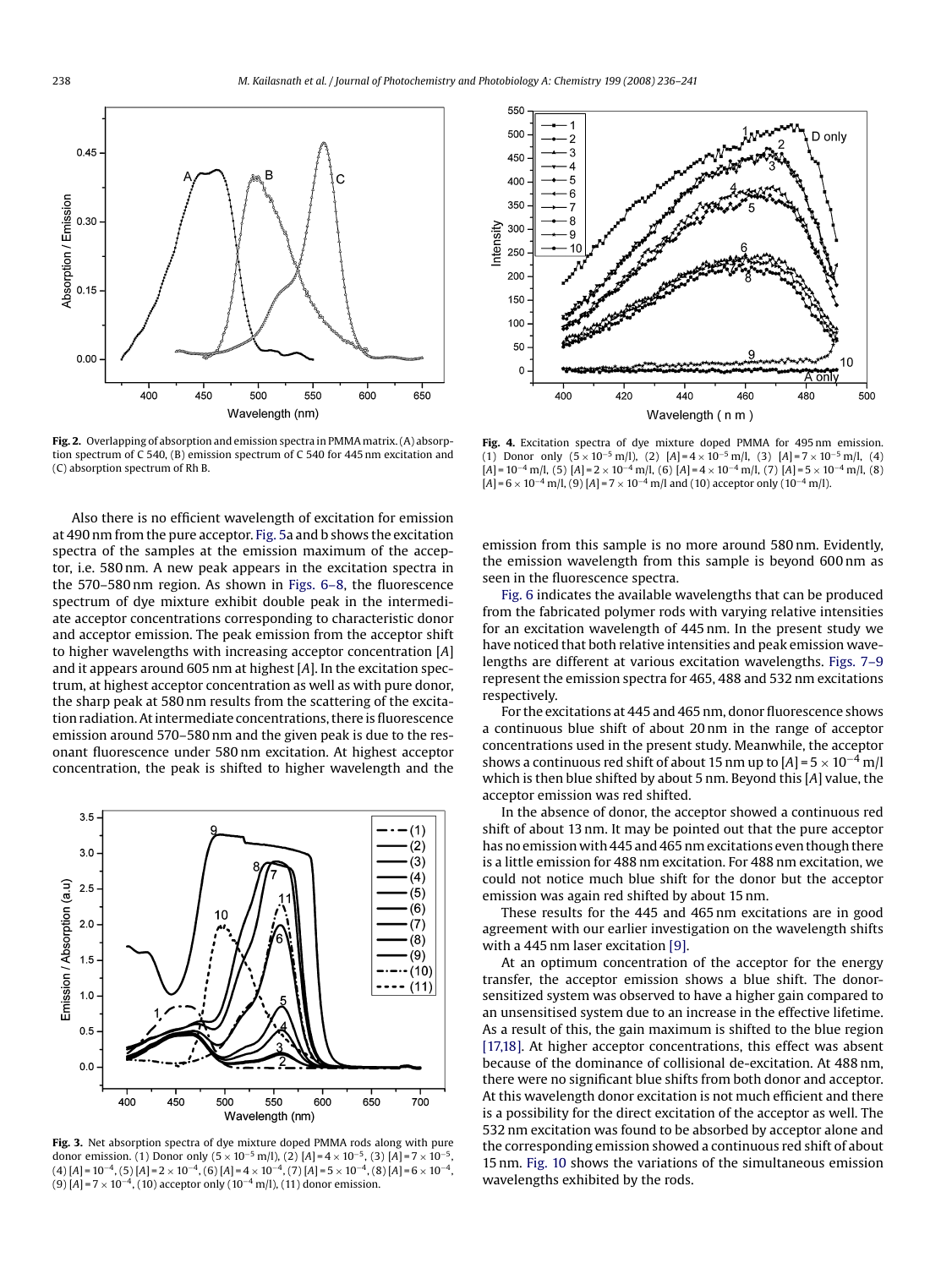<span id="page-3-0"></span>

**Fig. 5.** (a) Excitation spectra of dye mixture doped PMMA for 580 nm emission. (1)  $[A] = 4 \times 10^{-5}$  m/l, (2)  $[A] = 7 \times 10^{-5}$  m/l, (3)  $[A] = 10^{-4}$  m/l and (4)  $[A] = 2 \times 10^{-4}$  m/l. (b) Excitation spectra of dye mixture doped PMMA for 580 nm emission. (5)  $[A] = 4 \times 10^{-4}$  m/l, (6)  $[A] = 5 \times 10^{-4}$  m/l, (7)  $[A] = 6 \times 10^{-4}$  m/l and (8)  $[A] = 7 \times 10^{-4}$  m/l.



**Fig. 6.** The recorded fluorescence from dye mixture doped PMMA with 445 nm excitation. Sample 1: donor only, sample 2:  $[A] = 4 \times 10^{-5}$  m/l, sample 3: [*A*]=7 <sup>×</sup> <sup>10</sup>−<sup>5</sup> m/l, sample 4: [*A*] = 10−<sup>4</sup> m/l, sample 5: [*A*]=2 <sup>×</sup> <sup>10</sup>−<sup>4</sup> m/l, sample 6: [*A*]=4 <sup>×</sup> <sup>10</sup>−<sup>4</sup> m/l, Sample 7: [*A*]=5 <sup>×</sup> <sup>10</sup>−<sup>4</sup> m/l, Sample 8: [*A*]=6 <sup>×</sup> <sup>10</sup>−<sup>4</sup> m/l, sample 9: [*A*] = 7 × 10<sup>-4</sup> m/l and sample 10: acceptor only (10<sup>-4</sup> m/l).



**Fig. 7.** The recorded fluorescence from dye mixture doped PMMA with 465 nm excitation. Sample 1: donor only, sample 2: [*A*]=4 <sup>×</sup> <sup>10</sup>−<sup>5</sup> m/l, sample 3: [*A*]=7 <sup>×</sup> <sup>10</sup>−<sup>5</sup> m/l, sample 4: [*A*] = 10−<sup>4</sup> m/l, sample 5: [*A*]=2 <sup>×</sup> <sup>10</sup>−<sup>4</sup> m/l, sample 6: [*A*]=4 <sup>×</sup> <sup>10</sup>−<sup>4</sup> m/l, sample 7: [*A*]=5 <sup>×</sup> <sup>10</sup>−<sup>4</sup> m/l, sample 8: [*A*]=6 <sup>×</sup> <sup>10</sup>−<sup>4</sup> m/l, sample 9: [*A*] = 7 × 10<sup>-4</sup> m/l, sample 10: acceptor only (10<sup>-4</sup> m/l).

# **5. Energy transfer rate constants**

The excitation wavelength dependence of energy transfer efficiency and the transfer rate constant for the present system can be calculated by studying the relative fluorescence intensities of the donor (*I*0d/*I*d) at various excitation wavelengths. As seen in [Fig. 11,](#page-4-0) there is a noticeable change in the slope of the Stern–Volmer plot for the 488 nm excitation. At this wavelength, the donor emission was found to be rapidly quenched by the acceptor. In the present study, the maximum value of radiative energy transfer rate constant was found to be  $6.6 \times 10^{11}$  s<sup>-1</sup> with an excitation wavelength 465 nm. The rate constants for 445 and 488 nm excitations were  $5.4 \times 10^{11}$  and  $3.5 \times 10^{11}$  s<sup>-1</sup>, respectively. This result is attributed to the fact that, both 445 and 465 nm, excitations come well outside the donor emission while 488 nm is partly absorbed by both donor and acceptor. This is clear from the excitation spectra at 495 nm, which shows finite absorption at 488 nm by the samples. Thus the calculated parameters for the dye mixture with 488 nm may vary much from the values for the other two wavelengths of excitation.



**Fig. 8.** The recorded fluorescence from dye mixture doped PMMA with 488 nm excitation. Sample 1: donor only, sample 2:  $[A] = 4 \times 10^{-5}$  m/l, sample 3: [*A*]=7 <sup>×</sup> <sup>10</sup>−<sup>5</sup> m/l, sample 4: [*A*] = 10−<sup>4</sup> m/l, sample 5: [*A*]=2 <sup>×</sup> <sup>10</sup>−<sup>4</sup> m/l, sample 6: [*A*]=4 <sup>×</sup> <sup>10</sup>−<sup>4</sup> m/l, sample 7: [*A*]=5 <sup>×</sup> <sup>10</sup>−<sup>4</sup> m/l, sample 8: [*A*]=6 <sup>×</sup> 10, 4 m/l, sample 9:  $[A]$ =7 × 10<sup>-4</sup> m/l and sample 10: acceptor only (10<sup>-4</sup> m/l).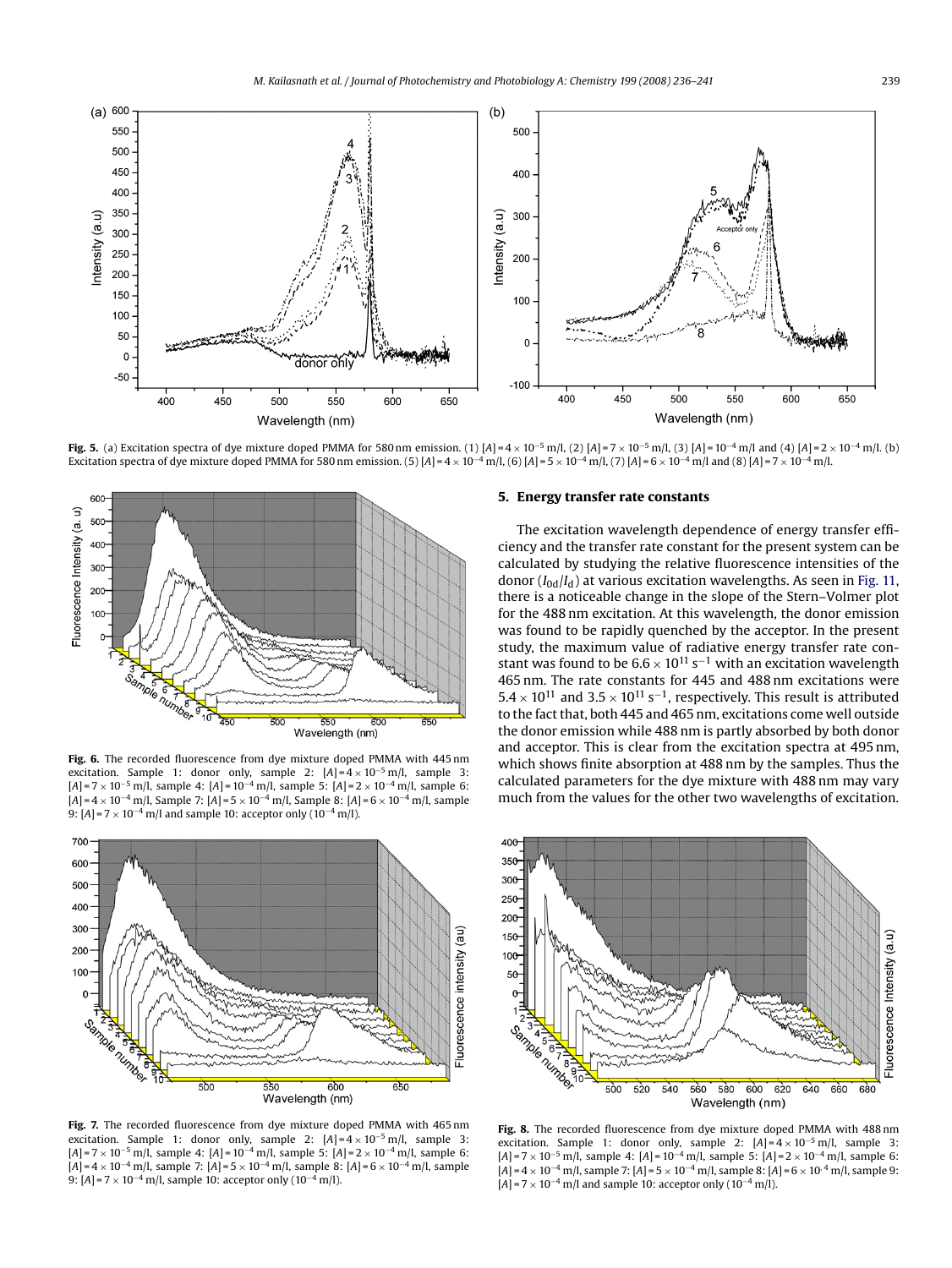<span id="page-4-0"></span>

Fig. 9. The recorded fluorescence from dye mixture doped PMMA with 532 nm excitation. Sample 1:  $[A] = 4 \times 10^{-5}$  m/l, sample 2:  $[A] = 7 \times 10^{-5}$  m/l, sample 3: [*A*] = 10−<sup>4</sup> m/l, sample 4: [*A*]=2 <sup>×</sup> <sup>10</sup>−<sup>4</sup> m/l, sample 5: [*A*]=4 <sup>×</sup> <sup>10</sup>−<sup>4</sup> m/l, sample 6: [*A*]=5 <sup>×</sup> <sup>10</sup>−<sup>4</sup> m/l, sample 7: [*A*]=6 <sup>×</sup> <sup>10</sup>−<sup>4</sup> m/l, sample 8: [*A*]=7 <sup>×</sup> <sup>10</sup>−<sup>4</sup> m/l and sample 9: acceptor only (10−<sup>4</sup> m/l).

Knowing the value of  $[A]_{1/2}$  the half quenching concentration at which  $I_d = I_{od}/2$ , the values of the critical radii  $R_0$  can be evaluated [\[11\]. T](#page-5-0)he values obtained for  $R_0$  clearly shows that the non-radiative transfer involved in the dye mixture is of dipole-dipole in nature.

The fluorescence lifetime of the pure donor was measured experimentally using time correlated single photon counting technique. Fig. 12 shows the fluorescence decay curve of the donor, which gives lifetime of the donor in the absence of the acceptor as 4.99 ns when embedded in PMMA. Also a very little decrease in the lifetime was noticed due to the presence of acceptor, which is a signature of radiative type of energy transfer in the rods. Fig. 13 shows the decay curve of the donor in the presence of acceptor  $(7 \times 10^{-4} \text{ m/l})$  giving a lifetime of 4.83 ns.

Using this value of  $\tau_{0{\rm d}}$ , the total energy transfer rate constant  $K<sub>T</sub>$  is calculated and a comparison between the radiative and nonradiative contributions to the energy transfer can be made by plotting a graph between  $\eta_{\rm r}/\eta_{\rm nr}$  and [A].



**Fig. 10.** Simultaneous peak emission wavelengths available from the rods fabricated with different acceptor concentrations. (B) Donor emission at 445 nm excitation, (C) acceptor emission at 445 nm excitation, (D) donor emission at 465 nm excitation, (E) acceptor emission at 465 nm excitation, (F) donor emission at 488 nm excitation, (G) acceptor emission at 488 nm excitation and (H) emission at 532 nm excitation.



**Fig. 11.** The Stern–Volmer plot for the present ETDL system.



**Fig. 12.** The fluorescence decay curve of the donor C 540 in PMMA matrix.



**Fig. 13.** The fluorescence decay curve of the donor C 540 in the presence of Rh B  $(10^{-5}$  m/l) in PMMA matrix.